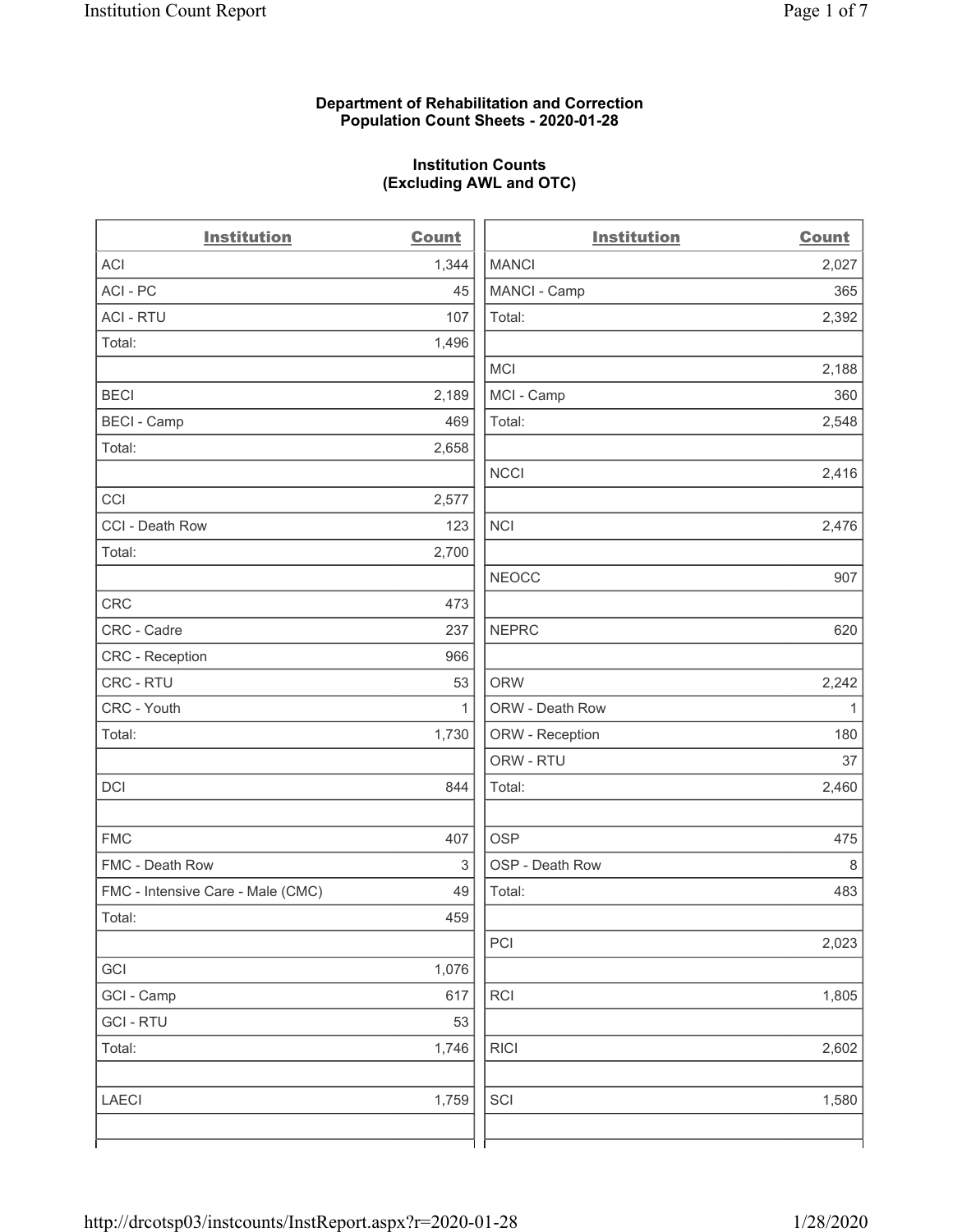| LECI                     | 1,790 | <b>SOCF</b>    | 1,242                              |
|--------------------------|-------|----------------|------------------------------------|
| LECI - Camp              | 192   | SOCF - RTU     | 43                                 |
| Total:                   | 1,982 | Total:         | 1,285                              |
|                          |       |                |                                    |
| LOCI                     | 2,233 | <b>TCI</b>     | 1,032                              |
|                          |       | TCI - Camp     | 424                                |
| <b>LORCI</b>             | 210   | Total:         | 1,456                              |
| <b>LORCI - Cadre</b>     | 130   |                |                                    |
| <b>LORCI - Reception</b> | 1,199 | <b>TOCI</b>    | 763                                |
| Total:                   | 1,539 | TOCI - PC      | 96                                 |
|                          |       | Total:         | 859                                |
| <b>MACI</b>              | 1,001 |                |                                    |
| MACI - Minimum           | 1,245 | <b>WCI</b>     | 1,267                              |
| Total:                   | 2,246 | <b>WCI-RTU</b> | 30                                 |
|                          |       | Total:         | 1,297                              |
|                          |       |                |                                    |
|                          |       |                | 48,601<br><b>Total Population:</b> |

\* The Total Population includes 30 Offenders with Reason Codes 30 & 31. \*\* The Total Population includes 38 Offenders with Reason Code 0A.

# **Male Population by Security Level (Include AWL and Exclude OTC)**

| <b>Security Level</b>  |                   | <b>Body</b> | <b>AWL</b> | $(-OTC)$ | <b>Total</b> |
|------------------------|-------------------|-------------|------------|----------|--------------|
| <b>Total Level E</b>   |                   | 946         | 7          |          | 946          |
| Total Level 4          |                   | 1,685       | 19         | 15       | 1,689        |
| Total Level 3          |                   | 11,182      | 188        | 161      | 11,209       |
| Total Level 2          |                   | 16,529      | 212        | 156      | 16,585       |
| Total Level 1          |                   | 14,117      | 166        | 100      | 14,183       |
| <b>Total Death Row</b> |                   | 138         | 0          | 0        | 138          |
|                        | <b>Total Male</b> | 44,597      | 592        | 439      | 44,750       |

# **Female Population by Institution (Include AWL and Exclude OTC)**

| <b>Institution</b>     | <b>Body</b> | <b>AWL</b> | $(-OTC)$ | <b>Total</b> |
|------------------------|-------------|------------|----------|--------------|
| <b>DCI</b>             | 843         |            | 3        | 843          |
| <b>FMC</b>             |             |            |          |              |
| <b>NEPRC</b>           | 620         | 13         | 6        | 627          |
| <b>ORW</b>             | 2,241       | 43         | 26       | 2,258        |
| <b>ORW - Death Row</b> |             |            |          |              |
| ORW - Reception        | 180         |            | 3        | 180          |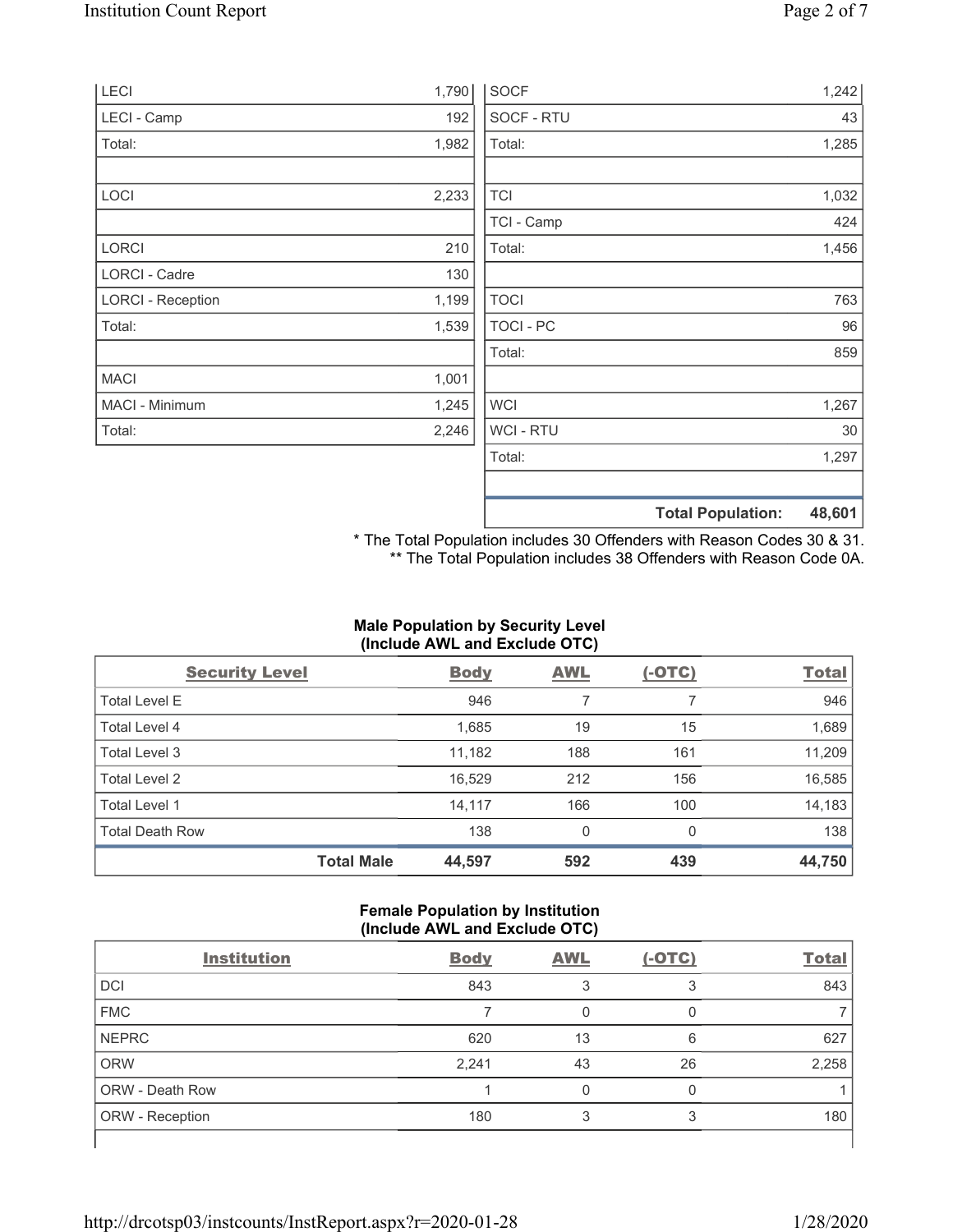| ORW - RTU |                          | 37     |     |     | 37     |
|-----------|--------------------------|--------|-----|-----|--------|
|           | <b>Total Female</b>      | 3.929  | 62  | 38  | 3,953  |
|           |                          |        |     |     |        |
|           | <b>Total Population:</b> | 48,526 | 654 | 477 | 48,703 |

# **Male Population by Institution: Security Level 5 and E (Include AWL and Exclude OTC)**

| <b>Institution</b>   | <b>Body</b>     | <b>AWL</b>          | $(-OTC)$         | <b>Total</b>              |
|----------------------|-----------------|---------------------|------------------|---------------------------|
| ACI                  | $\overline{2}$  | $\mathbf{0}$        | $\mathbf 0$      | $\overline{2}$            |
| <b>BECI</b>          | 1               | $\mathbf 0$         | $\boldsymbol{0}$ | 1                         |
| ${\sf CRC}$          | $6\phantom{1}6$ | $\mathbf 0$         | 0                | $6\,$                     |
| CRC - Reception      | 1               | $\mathsf{O}\xspace$ | 0                | 1                         |
| CRC - RTU            | $\,6$           | $\mathbf 0$         | 0                | $\,6\,$                   |
| LECI                 | 3               | $\mathbf 0$         | 0                | $\ensuremath{\mathsf{3}}$ |
| <b>LORCI</b>         |                 | $\mathbf 0$         | 0                | 1                         |
| <b>MACI</b>          | 15              | 1                   | 1                | 15                        |
| <b>MANCI</b>         | $\overline{4}$  | $\mathsf{O}\xspace$ | 0                | $\overline{4}$            |
| <b>OSP</b>           | 329             | 1                   | 1                | 329                       |
| <b>RCI</b>           | $\mathfrak{S}$  | $\mathbf 0$         | $\mathbf 0$      | 3                         |
| <b>SOCF</b>          | 432             | $\sqrt{3}$          | $\mathfrak{S}$   | 432                       |
| <b>TOCI</b>          | 123             | $\overline{2}$      | $\overline{2}$   | 123                       |
| TOCI - PC            | $\sqrt{3}$      | $\mathsf{O}\xspace$ | $\boldsymbol{0}$ | 3                         |
| <b>WCI</b>           | 13              | $\mathbf 0$         | $\mathbf 0$      | 13                        |
| WCI - RTU            | $\overline{4}$  | $\mathsf{O}\xspace$ | $\mathbf 0$      | $\overline{4}$            |
| <b>Total Level 5</b> | 946             | $\overline{7}$      | 7                | 946                       |

# **Male Population by Institution: Security Level 4 (Include AWL and Exclude OTC)**

| <b>Institution</b>                | <b>Body</b>    | <b>AWL</b> | $(-OTC)$ | <b>Total</b> |
|-----------------------------------|----------------|------------|----------|--------------|
| <b>ACI</b>                        | 6              |            |          | 6            |
| CRC                               | 10             |            |          | 10           |
| <b>CRC</b> - Reception            |                | 0          | 0        |              |
| <b>CRC - RTU</b>                  | 9              | O          |          | 9            |
| <b>FMC</b>                        | 3              |            |          |              |
| FMC - Intensive Care - Male (CMC) |                |            |          |              |
| <b>LECI</b>                       |                | U          |          |              |
| LOCI                              | $\Omega$       | 4          | 4        |              |
| <b>LORCI</b>                      | 2              |            |          |              |
| <b>LORCI - Reception</b>          | $\mathfrak{p}$ |            |          | 2            |
|                                   |                |            |          |              |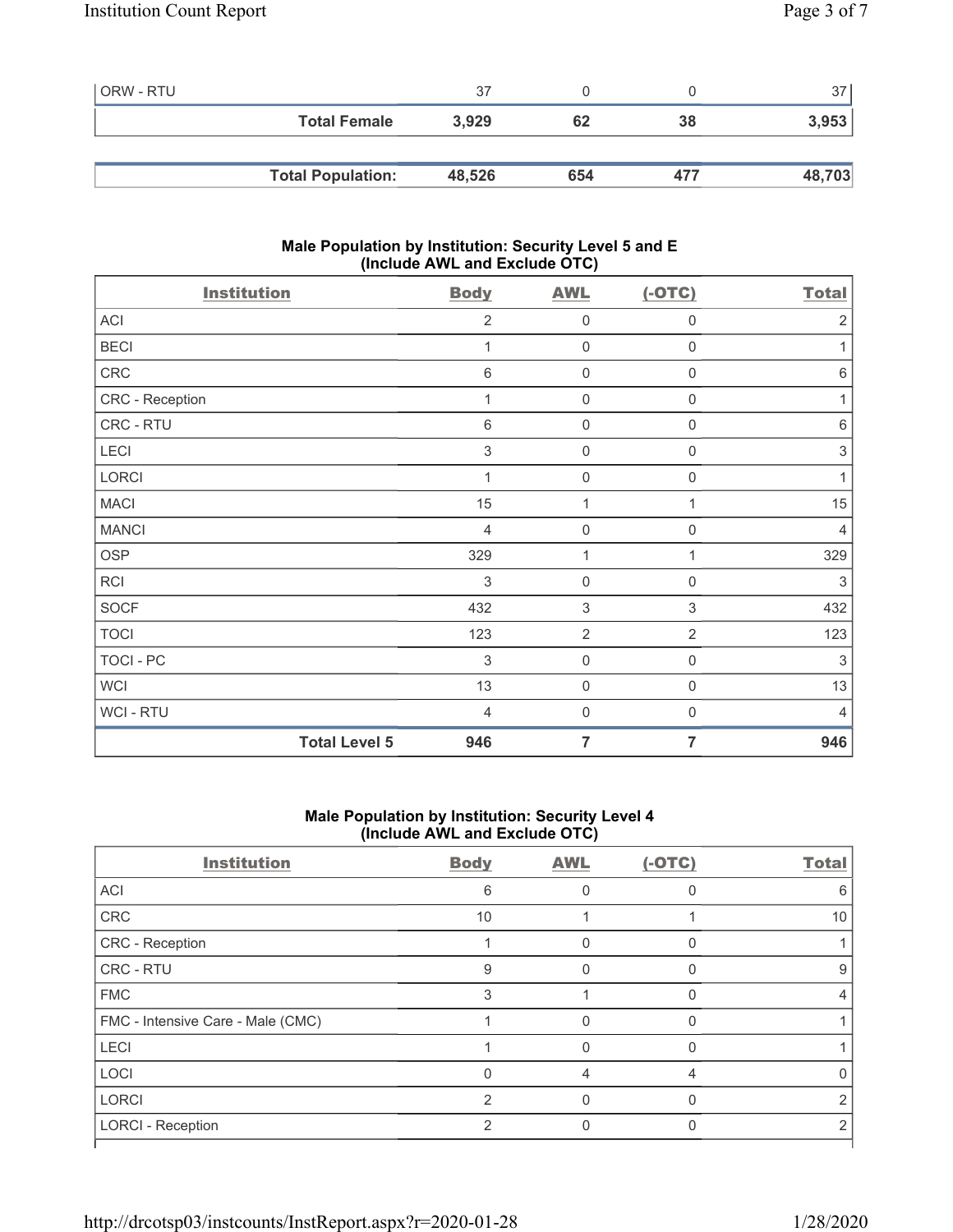| <b>MACI</b>  |                      | 17    | $\mathbf 0$    | $\Omega$ | 17             |
|--------------|----------------------|-------|----------------|----------|----------------|
| <b>MANCI</b> |                      | 2     | $\mathbf 0$    | 0        | $\overline{2}$ |
| <b>NEOCC</b> |                      | 8     | 0              | $\Omega$ | 8              |
| <b>OSP</b>   |                      | 126   |                |          | 126            |
| SOCF         |                      | 790   | 8              | 6        | 792            |
| SOCF - RTU   |                      | 43    | $\mathbf 0$    | 0        | 43             |
| <b>TCI</b>   |                      |       | $\mathbf 0$    | 0        | 7              |
| <b>TOCI</b>  |                      | 634   | $\overline{4}$ | 3        | 635            |
| TOCI - PC    |                      | 16    | $\mathbf{0}$   | 0        | 16             |
| <b>WCI</b>   |                      | 4     | $\mathbf 0$    | 0        | $\overline{4}$ |
| WCI - RTU    |                      | 3     | $\mathbf{0}$   | $\Omega$ | 3              |
|              | <b>Total Level 4</b> | 1,685 | 19             | 15       | 1,689          |

#### **Male Population by Institution: Security Level 3 (Include AWL and Exclude OTC)**

| <b>Institution</b>                | <b>Body</b>      | <b>AWL</b>          | $(-OTC)$            | <b>Total</b>     |
|-----------------------------------|------------------|---------------------|---------------------|------------------|
| <b>ACI</b>                        | 16               | $\mathsf 0$         | $\mathsf 0$         | 16               |
| ACI-PC                            | $\boldsymbol{9}$ | $\mathsf 0$         | $\mathbf 0$         | $\boldsymbol{9}$ |
| <b>BECI</b>                       | $\overline{2}$   | $\mathbf 0$         | $\mathsf 0$         | $\overline{2}$   |
| CCI                               | 8                | $\mathbf 0$         | $\mathsf 0$         | $\,8\,$          |
| CRC                               | 240              | 10                  | $\boldsymbol{9}$    | 241              |
| CRC - Cadre                       | 21               | $\mathbf 0$         | $\mathsf{O}\xspace$ | 21               |
| <b>CRC</b> - Reception            | 433              | 16                  | 16                  | 433              |
| CRC - RTU                         | 37               | $\mathsf 0$         | $\mathsf{O}\xspace$ | 37               |
| CRC - Youth                       | 1                | $\mathbf{1}$        | $\mathsf{O}\xspace$ | $\overline{2}$   |
| <b>FMC</b>                        | $\mathfrak{S}$   | $\,$ 3 $\,$         | $\mathsf{O}\xspace$ | $\,6$            |
| FMC - Intensive Care - Male (CMC) | $\overline{2}$   | $\mathsf 0$         | $\mathsf{O}\xspace$ | $\sqrt{2}$       |
| <b>LAECI</b>                      | $6\,$            | $\mathsf{O}\xspace$ | $\mathsf{O}\xspace$ | $6\,$            |
| LECI                              | 1,703            | 10                  | $\overline{7}$      | 1,706            |
| LORCI                             | 96               | 69                  | 65                  | 100              |
| <b>LORCI - Cadre</b>              | 13               | $\mathsf 0$         | $\mathsf{O}\xspace$ | 13               |
| <b>LORCI - Reception</b>          | 975              | $\overline{2}$      | $\overline{2}$      | 975              |
| <b>MACI</b>                       | 861              | $\overline{4}$      | $\overline{2}$      | 863              |
| <b>MANCI</b>                      | 1,923            | 32                  | 27                  | 1,928            |
| <b>MCI</b>                        | $\sqrt{2}$       | $\mathbf 0$         | $\mathbf 0$         | $\overline{2}$   |
| <b>NCCI</b>                       | $\mathbf{1}$     | $\mathsf 0$         | $\mathbf 0$         | $\mathbf{1}$     |
| <b>NCI</b>                        | 8                | $\mathbf 0$         | $\mathbf 0$         | 8                |
| <b>NEOCC</b>                      | 879              | $\,8\,$             | $\overline{4}$      | 883              |
| <b>OSP</b>                        | 1                | $\mathbf 0$         | $\mathsf{O}\xspace$ | 1                |
| PCI                               | 47               | $\mathbf 1$         | $\mathsf{O}\xspace$ | 48               |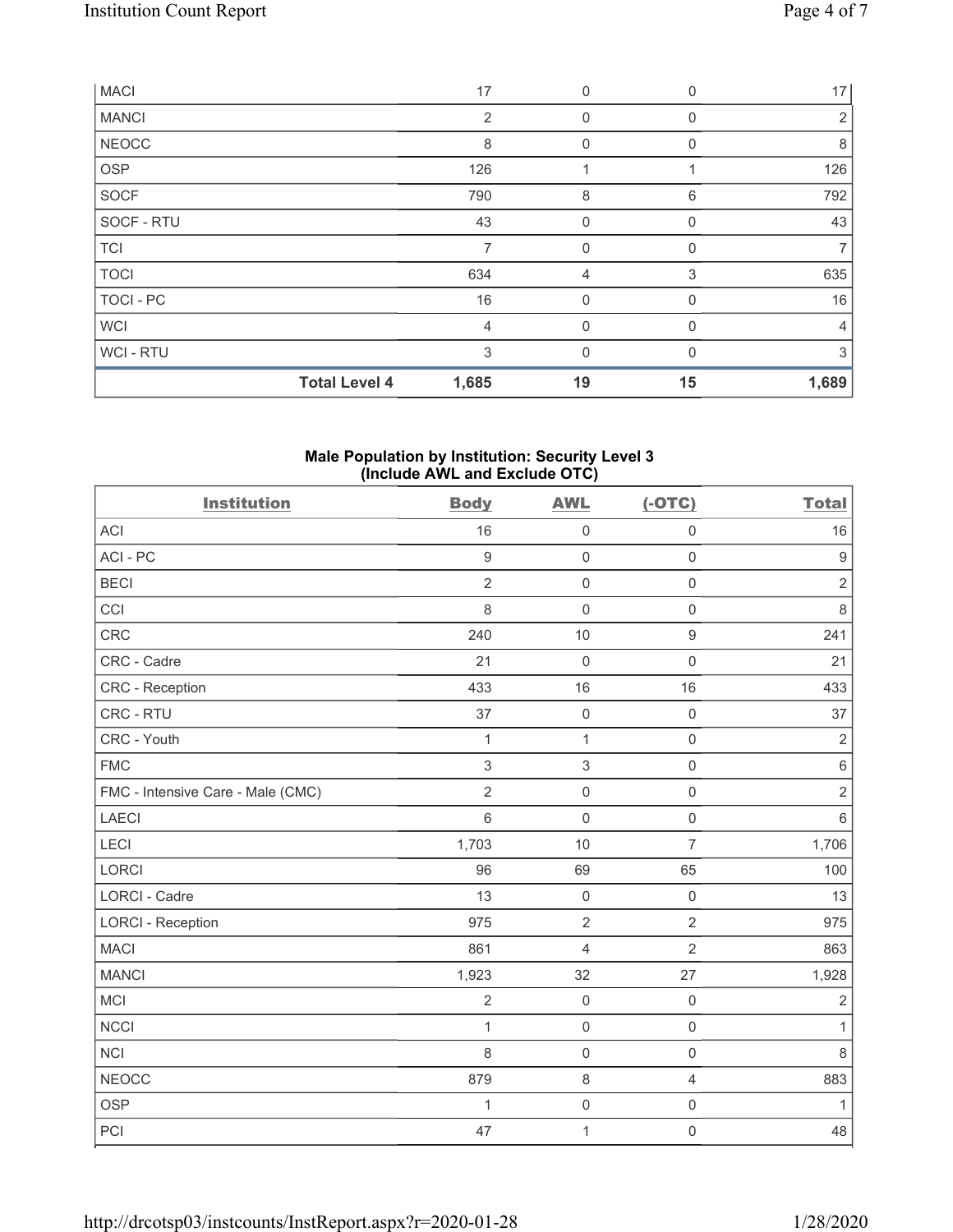| <b>RCI</b>  |                      | 1,613          | 12       | 12       | 1,613  |
|-------------|----------------------|----------------|----------|----------|--------|
| <b>RICI</b> |                      | $\overline{2}$ | 0        | 0        | 2      |
| SOCF        |                      | 17             |          |          | 17     |
| TCI         |                      | 955            |          | 5        | 957    |
| TCI - Camp  |                      |                | 0        | O        |        |
| <b>TOCI</b> |                      | 6              | 0        |          | 6      |
| TOCI-PC     |                      | 77             | 0        |          | 77     |
| <b>WCI</b>  |                      | 1,205          | 13       | 12       | 1,206  |
| WCI-RTU     |                      | 19             | $\Omega$ | $\Omega$ | 19     |
|             | <b>Total Level 3</b> | 11,182         | 188      | 161      | 11,209 |

## **Male Population by Institution: Security Level 2 (Include AWL and Exclude OTC)**

| <b>Institution</b>                | <b>Body</b>  | <b>AWL</b>          | $(-OTC)$            | <b>Total</b> |
|-----------------------------------|--------------|---------------------|---------------------|--------------|
| <b>ACI</b>                        | 750          | $\overline{4}$      | $\overline{2}$      | 752          |
| ACI-PC                            | 26           | $\mathbf 0$         | $\mathsf{O}\xspace$ | 26           |
| <b>ACI - RTU</b>                  | 82           | $\mathbf 0$         | $\mathsf{O}\xspace$ | 82           |
| <b>BECI</b>                       | 1,530        | 17                  | 13                  | 1,534        |
| CCI                               | 1,978        | 21                  | 12                  | 1,987        |
| <b>CRC</b>                        | 98           | $\mathbf{3}$        | $\sqrt{3}$          | 98           |
| CRC - Cadre                       | 214          | $\mathsf{O}$        | $\mathsf{O}\xspace$ | 214          |
| CRC - Reception                   | 274          | 14                  | 13                  | 275          |
| CRC - RTU                         | $\mathbf{1}$ | $\mathbf 0$         | $\mathsf{O}\xspace$ | $\mathbf{1}$ |
| DCI                               | $\mathbf{1}$ | $\mathsf{O}$        | $\mathsf{O}\xspace$ | $\mathbf{1}$ |
| <b>FMC</b>                        | 14           | $\mathbf{1}$        | $\mathsf{O}\xspace$ | 15           |
| FMC - Intensive Care - Male (CMC) | 16           | $\mathsf{O}\xspace$ | $\mathbf 0$         | 16           |
| GCI                               | 433          | $\overline{4}$      | $\mathbf{1}$        | 436          |
| GCI - Camp                        | $\mathbf{1}$ | $\mathbf 0$         | $\mathbf 0$         | $\mathbf{1}$ |
| <b>GCI-RTU</b>                    | 41           | $\mathbf 0$         | $\mathbf 0$         | 41           |
| LAECI                             | 1,119        | 27                  | 15                  | 1,131        |
| LECI                              | 81           | $\mathbf 0$         | $\mathbf 0$         | 81           |
| LOCI                              | 1,375        | 21                  | 20                  | 1,376        |
| <b>LORCI</b>                      | 96           | 22                  | 20                  | 98           |
| <b>LORCI - Cadre</b>              | 116          | $\mathbf 0$         | $\mathbf 0$         | 116          |
| <b>LORCI - Reception</b>          | 119          | $\mathbf{1}$        | $\mathbf{1}$        | 119          |
| <b>MACI</b>                       | 107          | $\,$ 3 $\,$         | $\sqrt{3}$          | 107          |
| <b>MANCI</b>                      | 60           | $\mathbf 1$         | $\mathbf{1}$        | 60           |
| MCI                               | 1,666        | 20                  | 11                  | 1,675        |
| MCI - Camp                        | $\mathbf{1}$ | $\mathbf 0$         | $\mathbf 0$         | $\mathbf{1}$ |
| <b>NCCI</b>                       | 1,185        | 15                  | 14                  | 1,186        |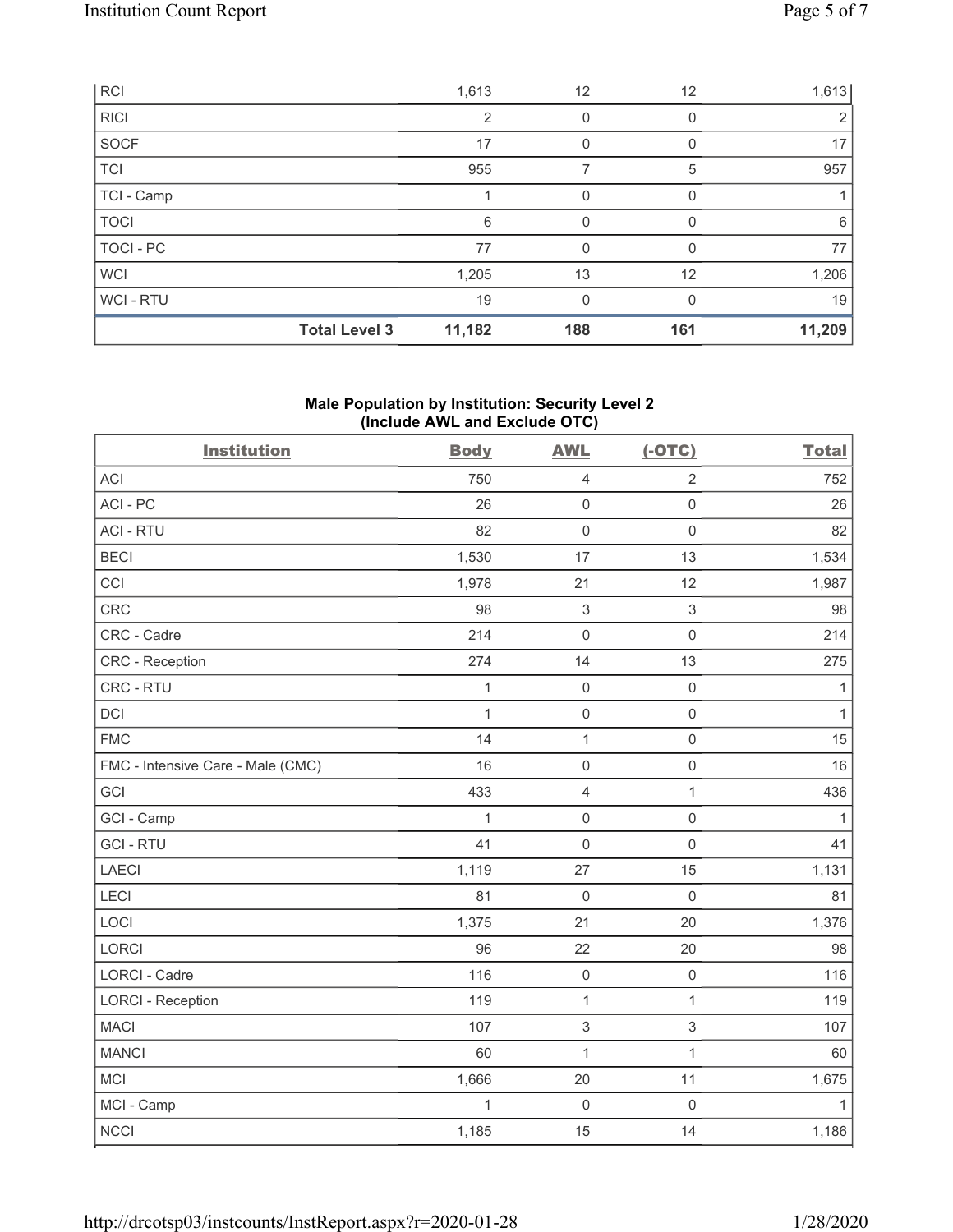| <b>NCI</b>   |                      | 1,474  | 8   | 7        | 1,475  |
|--------------|----------------------|--------|-----|----------|--------|
| <b>NEOCC</b> |                      | 20     | 0   | 0        | 20     |
| <b>OSP</b>   |                      |        | 0   | 0        |        |
| PCI          |                      | 859    |     | 3        | 863    |
| <b>RCI</b>   |                      | 189    |     |          | 189    |
| <b>RICI</b>  |                      | 1,407  | 14  | 11       | 1,410  |
| SCI          |                      | 1,117  | 7   | 4        | 1,120  |
| <b>SOCF</b>  |                      | 2      | 0   | 0        | 2      |
| <b>TCI</b>   |                      | 31     | 0   | $\Omega$ | 31     |
| <b>WCI</b>   |                      | 45     |     |          | 45     |
|              | <b>Total Level 2</b> | 16,529 | 212 | 156      | 16,585 |

# **Male Population by Institution: Security Level 1 (Include AWL and Exclude OTC)**

| <b>Institution</b>                | <b>Body</b>    | <b>AWL</b>                | $(-OTC)$                  | <b>Total</b>   |
|-----------------------------------|----------------|---------------------------|---------------------------|----------------|
| <b>ACI</b>                        | 570            | 3                         | 1                         | 572            |
| ACI-PC                            | 10             | $\mathbf 0$               | $\mathsf{O}\xspace$       | 10             |
| <b>ACI - RTU</b>                  | 25             | $\mathbf 0$               | $\mathbf 0$               | 25             |
| <b>BECI</b>                       | 655            | 18                        | 10                        | 663            |
| <b>BECI - Camp</b>                | 468            | $\mathbf 0$               | $\mathbf 0$               | 468            |
| CCI                               | 590            | $\ensuremath{\mathsf{3}}$ | $\overline{2}$            | 591            |
| <b>CRC</b>                        | 57             | $\overline{2}$            | $\overline{2}$            | 57             |
| CRC - Cadre                       | $\overline{2}$ | $\mathbf 0$               | $\mathsf 0$               | $\overline{2}$ |
| <b>CRC</b> - Reception            | 253            | $\,8\,$                   | $\,8\,$                   | 253            |
| <b>FMC</b>                        | 380            | $6\phantom{1}$            | $\mathfrak{Z}$            | 383            |
| FMC - Intensive Care - Male (CMC) | 30             | $\mathsf{O}\xspace$       | $\mathbf 0$               | 30             |
| GCI                               | 643            | 20                        | $\overline{9}$            | 654            |
| GCI - Camp                        | 616            | $\mathbf{1}$              | $\mathbf 0$               | 617            |
| <b>GCI-RTU</b>                    | 12             | $\mathbf 0$               | $\mathbf 0$               | 12             |
| <b>LAECI</b>                      | 634            | $\,8\,$                   | $\overline{4}$            | 638            |
| LECI                              | $\mathbf{1}$   | $\overline{2}$            | $\overline{2}$            | $\mathbf{1}$   |
| LECI - Camp                       | 192            | $\mathbf 0$               | $\mathbf 0$               | 192            |
| LOCI                              | 858            | $\mathbf 1$               | $\mathbf{1}$              | 858            |
| <b>LORCI</b>                      | 15             | $\,8\,$                   | $\overline{7}$            | 16             |
| <b>LORCI - Cadre</b>              | $\mathbf{1}$   | $\mathsf{O}\xspace$       | $\mathsf 0$               | 1              |
| <b>LORCI - Reception</b>          | 103            | $\mathbf 0$               | $\mathbf 0$               | 103            |
| MACI - Minimum                    | 1,245          | 16                        | 12                        | 1,249          |
| <b>MANCI</b>                      | 38             | $\overline{4}$            | $\overline{2}$            | 40             |
| MANCI - Camp                      | 365            | $\ensuremath{\mathsf{3}}$ | $\ensuremath{\mathsf{3}}$ | 365            |
| <b>MCI</b>                        | 520            | $\,6\,$                   | 3                         | 523            |